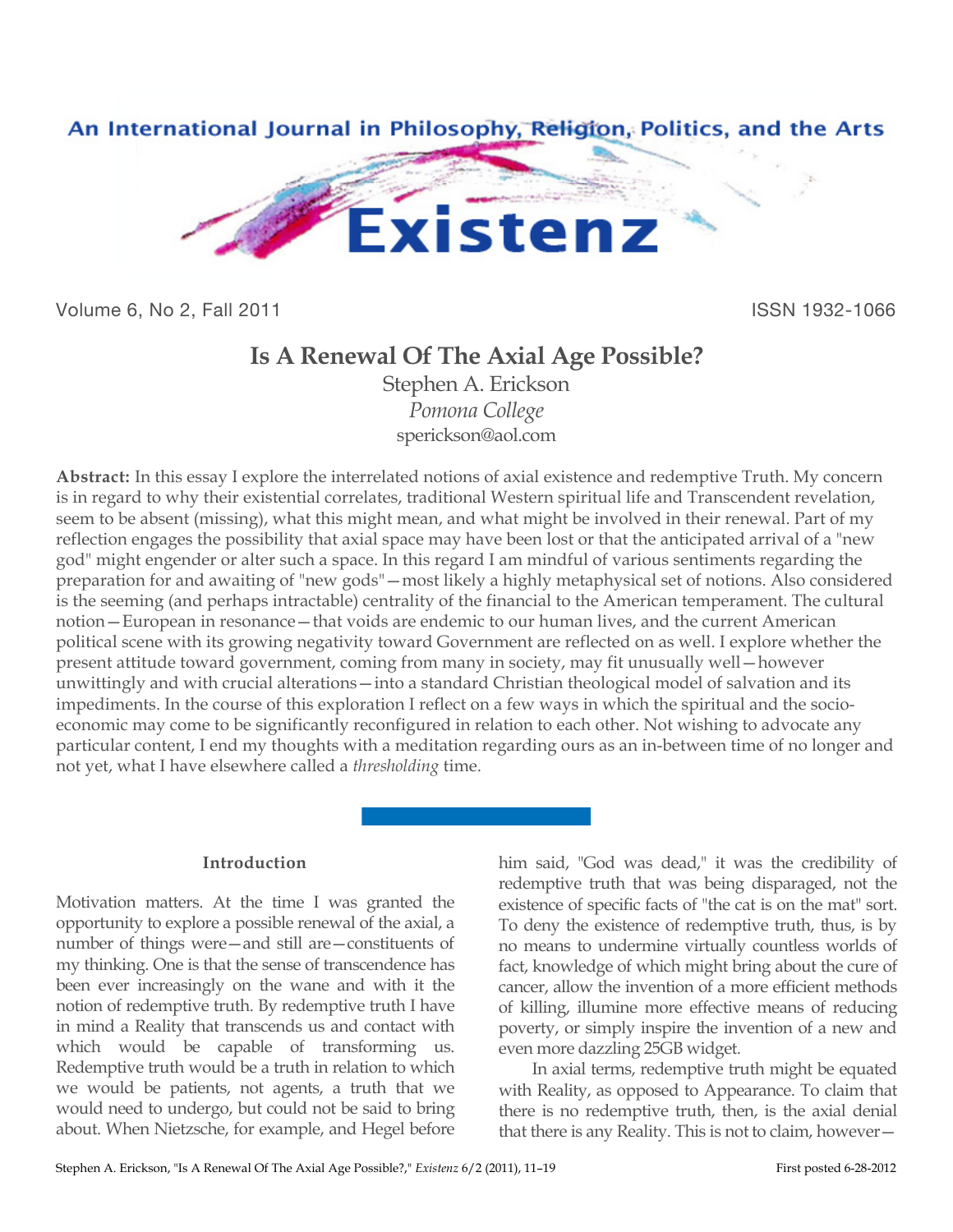and this bears repeating—that there are no so-called "objective" facts. Even if axial Reality were absent, axial appearance would still be very much with us. There are and will remain many cats and many mats—and many X's and Y's still to be discovered through scientific experiment and theory. These X's and Y's will continue to be more elusive than cats and mats, of course. How we will conceive them, even a quarter of a century from now, no one can confidently say—though we can conclude with some certainty that their discoveries will not in and of themselves redeem us. More and more sophisticated and successful theories regarding them, however, are likely to speed us along our way to these various and sundry goals of our current and future imagining and choosing.

Why do I say that no new discovery or set of discoveries in a post-axial world of appearances could prove redemptive? In Heidegger's terms, why do I suggest that "only a god"—that is, only some constituent of Axial Reality itself and, thus, assuming its demise, only the renewal of the Axial—could save us?

At best I can only suggest, and thus not provide, adequate answers regarding why this is so, regarding why any post-axial human existence, however long its duration—decades or centuries—would and could never reach a transformative moment that was altogether post-axial. A consideration of this matter, however, even though it is bound to be inconclusive, is nonetheless worthy of some reflection.

I say this in part because of a short article that appeared some months after our current Jaspers Society program was put into place. Of all places, the article appeared in *The Economist* issue "The World in 2011." In sub-section "The World in 2036," the article "New era, new god, says Paul Saffo," reads as follows:

Over a century ago, Nietzsche observed, "Almost 2,000 years and no new God!" Indeed, though hundreds of new religions appear and disappear every year, it has been centuries since a truly new great religion has appeared on this planet. We are overdue for a new god.

Our current religious order formed in what Karl Jaspers termed the "axial age" – that extraordinary period between 800BC and 200BC that witnessed monotheism's move into the mainstream with Zoroastrianism, the appearance of Buddhism, the establishment of Confucianism and the efflorescence of Greek humanistic philosophy.

Jaspers's axial age shares close parallels with today. It was a time shaped by innovations in government, transport and communications. Population growth created new challenges demanding political

innovations. New sailing technology transformed the seas from barriers to highways for ideas that travelled with trade goods to new lands. The consequent intellectual ferment yielded new world views, new uncertainties – and new religions.

Three technologies have brought us to the edge of another axial shift today. Air travel has given entire populations unprecedented mobility. The intermodal container has delivered a cornucopia of products to every corner of the globe. And cyberspace has become a promiscuous, meme-spreading hotbed of ideas.

Throw in the usual round of human misery served up by war, revolution and natural disasters, and the result is a potent cultural Petri dish from which a new god could spring. Populations around the world are struggling to find security and identity in this strange new future-shock world. The rise of fundamentalism is a sure indicator of dissatisfaction with the current religious order. Unhappy believers first look back to their roots for comfort, but origins rarely comfort and thus they will inevitably search for a new god. (Paul Saffo is managing director, foresight, Discern Analytics, and is a visiting scholar at Stanford University.)1

The reference to a "new god" is what I believe we should find most intriguing, even vital, whether in Heidegger, Saffo, or in anyone else who puts it into play. The anticipated relation of such a new reality to our seemingly waning axial time and existence lends itself to multiple interpretations. Their differences genuinely matter. Among other things, how such new gods come to be construed is likely to influence decisively any sort of forward-oriented future that the philosophy profession might have. Philosophy itself will surely always provide underpinnings that nourish the various forces that intellectual history takes, but will philosophy come again to do more? Metaphorically speaking, it is hard not to believe that this will be a matter for new gods to decide, if not through their pending presence, then through their enduring absence.

A new god might be construed as a newly arrived occupant of an old and ancient, but surviving axial space, a space now having lost its previous tenant. Traditionally this tenant has been understood as the God who, as Hegel and Nietzsche would have it, had died. More abstractly, it is the God who in the guise of Being had become for Hegel one with Nothing and

 $\overline{a}$ 

<sup>1</sup> Paul Saffo, "New era, new god, says Paul Saffo," in section "The World in 2011," *The Economist*, 25-year Special Edition, p. 112.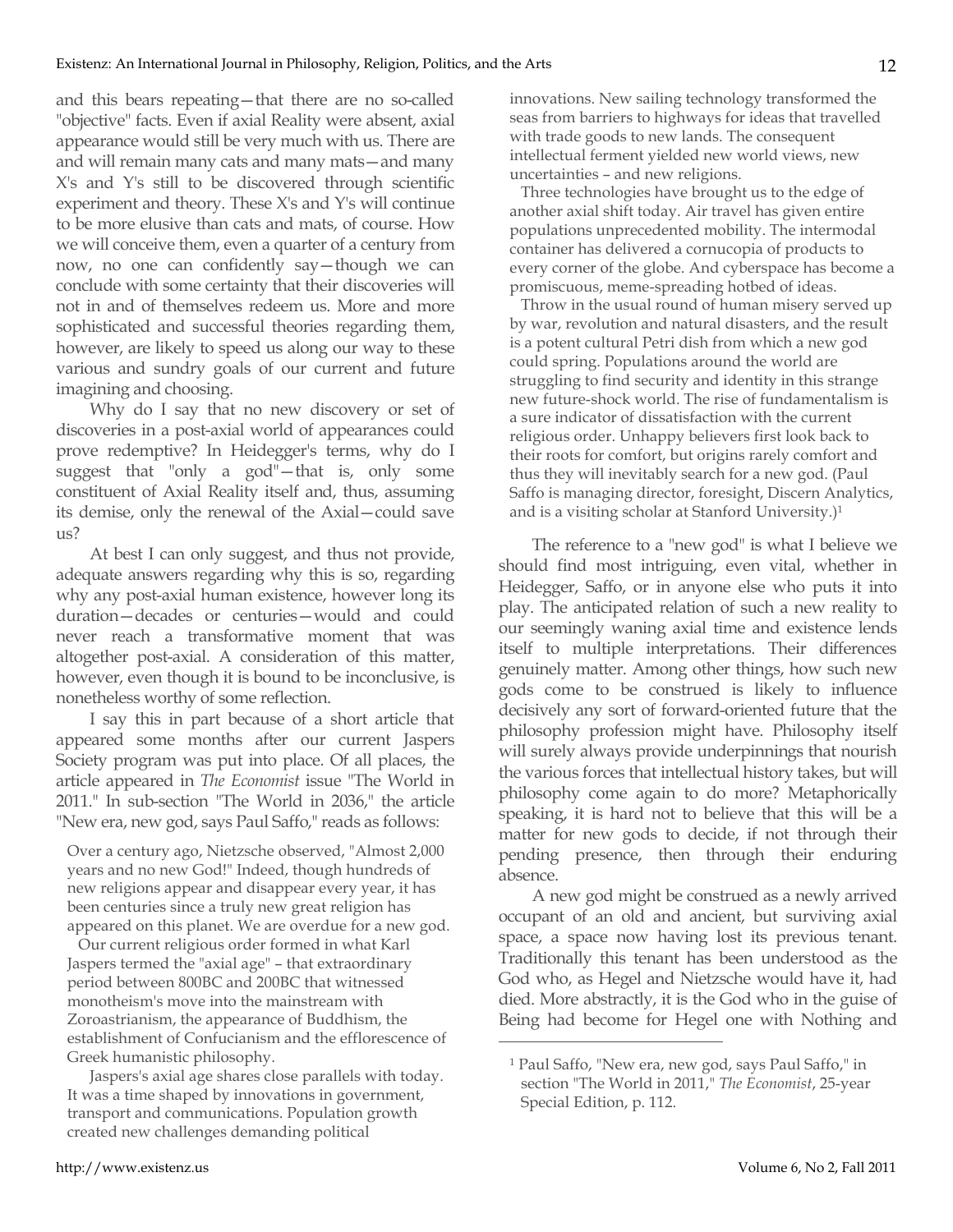thereby could only generate Becoming. Always more accessible, if also more biting, Nietzsche referred to this same Being as nothing but a vacuous vapor, thereby a tenant of axial space that had not so much departed as evaporated.

More polytheistically rendered, any new god might be contemplated as a successor and replacement figure for various gods who have fled, whether ancient or modern, resident on Mount Olympus, in Beverly Hills or on an offshore island in the Bahamas running a hedge fund.

The account I have been adumbrating, however, is both too easy and too problematic. It is too easy and too problematic in that it tends simply to assume without much reflection that what is meant by the Axial Age is definitively a one and one time only event, whether wrought through mysterious bifurcation, focused explosion, or metaphysical redemption. Further assumed is that out of this spiritually metaphorical big bang came an epochal emergence, an unalterable, yet also disciplined transformation of the pre-axial into an axial" here" and an axial "beyond," a this-where and an else-where, something to remain or never to begin.

On this account, as we know, an irrevocably defining dualistic configuration, an enduring cosmic gestalt or episteme, allegedly arose some twenty five hundred years ago. Through it two distinct, yet intimately bonded domains were engendered in relation to each other. They were perhaps even demarcated negatively through each other. In accordance with this account it is our fate as humans to remain in this Axial Kingdom forever or to expire with it, giving way to some successor creature in some genuinely post-axial successor epoch.

What thereby seems to be suggested is that in terms of possible contours there has been and could only be one Axial Age. Residents of it may and do come and go, an historical truism, but the structure of the axial building would necessarily remain the same. If it were ever altogether to crumble, as human beings we would be eliminated as well. But should we believe that this account is true?

We know that in Classical Greek terms those two domains that comprised the Axial came to be understood as the realms of change and the unchanging, the transitory and the enduring, of time and the timeless. Though somewhat of a stretch, we might even attribute to the Greeks the further claim that these domains were also describable as the realms of how things were and how things were meant to be.2

Were we to assume an account of the generic sort I have been sketching—a remaining upper-level axial space, vanishing occupants, and the expectation of a new arrival—an obvious question would confront us. It is in some ways a simple one: Did the evacuated space define its old, departing occupant, or did the departed occupant define and configure the now empty but lingering space? Underlying this question is a concern about alleged axial space itself. This concern has been rampant at least since the Enlightenment and, probably from the time of Copernicus, viz., whether the very notion of such a space, together with all its purported dimensions, might not be little more than the residual projections of primitive and as yet not fully comprehended human needs.

How these issues are resolved, these concerns met, is crucial to how we will come to view the axial age itself, axial existence, whether it is construed as significantly metaphysical or merely psychological, and thus, how we come to understand any possible successors to the lives and varying worlds that have been spawned by axially oriented human beings. It is also likely that science, and the exploration of the socalled God-gene will contribute as well to our future understanding of what has defined us as human beings.

If the first alternative is taken—axially evacuated space having defined its occupant or occupants—a new god could be construed as a cure for the experience of spiritual emptiness, whether genuine or imagined, and thus as a motivation to live through that particular species of nihilism fostered through having suffered uncomprehended abandonment. Any new god would then become a solution to nihilism only available on its other side.

If nihilism marks the loss of resonance within the transcendent pole of axial existence, thereby rendering human life unipolar, yet inescapably still in an axial space that is bipolar in its dimensions, the anticipated arrival of a new god gives justification for endurance. It

 $\overline{a}$ 

<sup>&</sup>lt;sup>2</sup> If we were to go this far, however, we would also need to worry about the distinction between how something is meant to be and how it ought to be. These are not the same nor does either entail the other. To complicate matters further, neither how something is meant to be nor how it ought to be necessarily speaks directly and unambiguously to how that same something simply is.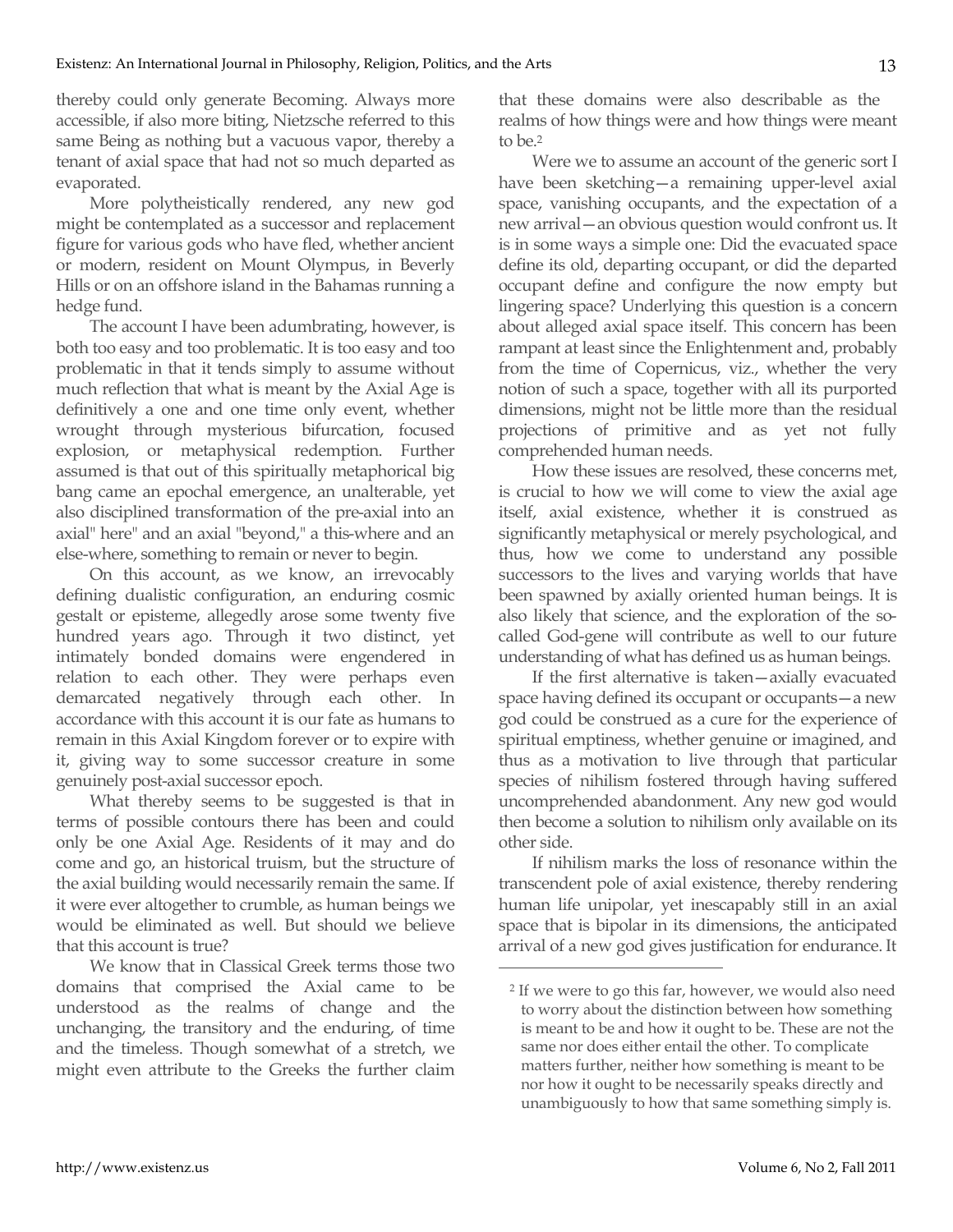cannot but remind us of Heidegger's claim in his Einführung in die Metaphysik that "to know how to question is to know how to wait, even a whole lifetime...."

Our time, thus, might be construed as a waiting room or, even, as a kind of incubator—one in which certain reflections and observations, an exercise that I have called "thresholding" in my earlier writings, are given a space in which to grow and to develop. At the same time, a supportive conversational environment might thereby be nurtured through which the waiting period is likely to be made more tolerable for those who anticipate some new arrival. A process would then be undergone, a constructive transformation, that could make it more possible to even recognize any new god.

Answers arrive in their own time, and in their own way. If nothing else, the spiritual history of humanity has taught us that attempts to invent, manage, manipulate or sell answers to transcendent religious questions have had their share of impoverishing and usually destructive consequences. At the same time, however, preparation and a place must be made for what we might call "godly answers." Such places are often challenging and problematic harbingers of the new. Almost always they are also targets of derision and scorn.

Much of the needed preparation involves cultivating the inwardness and deepening the experience of those who would be bearers of the new, of those who would wish, or who experience themselves as compelled to reach out beyond the oppressive closures of our era. I speak of those who might become vehicles of our era's impending transformation, thereby functioning as rays of hope and new light and managing thereby to avoid the traditional recycling of "old and tried" as well as "new age" solutions to abiding metaphysical concerns.

Historically, stirrings of spiritual reorientation have been quite noteworthy and have deserved attention. The United States, for example and as we know, was greatly influenced in its founding and development by Enlightenment agendas stemming from Europe, particularly France, in the eighteenth century. Not the least of these involved the gradual replacement of superstition, a coded epithet for religion, by reason, education, and the spread of Western values that were construed as universal in scope and secular in nature.

Be this as it may, in our time we will do well to concentrate further on the particular economic focus that has come to drive so much of our thinking. Of the four pillars of our present civilized world—the promotion of economic growth, the attack upon evil, the defense of human rights and, most problematically, an openness to the potentially differing orientations of others—financial damage and its lingering effects have surely become most central.

It is as if to secure genuine hope and a space for the human spirit to flourish—a comfortable post- and preaxial waiting room—a firm economic foundation must first be restored and put into place. It is thought by many that only then could the characteristic and emotional-spiritual wherewithal be found to defend human rights, withstand and eliminate evil and, possibly, become more confidently inclusive within and beyond the society at large. It is even possible, though an extraordinarily controversial claim, that only through some sort of economic reorientation could any deeper renewal take place.

That the financial should have become central, if not fundamental, is in itself the consequence of factors both historical and contemporary. To claim that these factors are tangled would be an extreme understatement.

What, we must ask, would be the consequences if the waning axial spirit increasingly comes to exist, if only by default, in the service of a secularly focused success. Would the receding space of the axial "beyond" then serve largely as a stage prop, motivator or performance-enhancing over-the-counter medication? Little could be further from that orientation upon which axial life has always been nourished—which is not to deny that axial values have served inspirationally in the pursuit of various worldly ventures as well, e.g., the building of cathedrals, the waging of crusades, and the remediation of poverty and disease.

To bring our contemporary situation further into focus we may also benefit from looking into what we will provisionally and transitionally refer to as the void. As we know, this notion and the underlying experiences that promoted it gained considerable currency less than a century ago, primarily in Europe. Partly as a consequence of two major wars, extraordinary economic hardship and significant political instability, if not occasional chaos —economic circumstances not altogether unlike our own— European thinkers such as Sartre, Foucault, and later Derrida and others came to view human life as largely misled, especially if grounded in beliefs in an all powerful and beneficent God. That the Holocaust occurred, one in fact of many genocides, only intensified the sense among many that human life was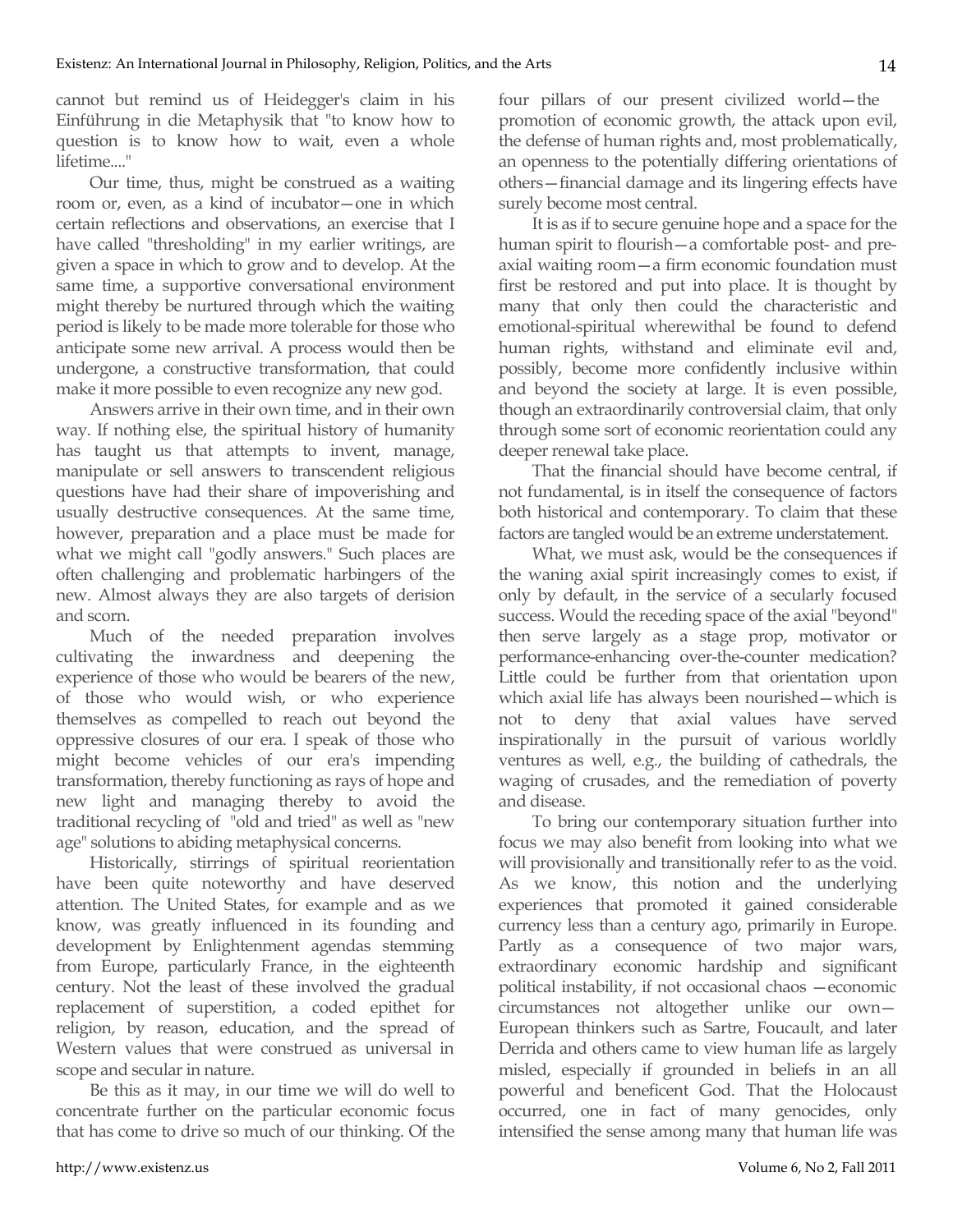merely meaningless, at worst a despairing journey to nowhere, at best a precarious, ever threatened pursuit of stability, security, and episodic and fleeting moments of satisfaction and enjoyment that could never be assured.

Even though Americans themselves went through a great depression of their own in the nineteen thirties, the absence of war on their own soil, coupled with an overwhelming and justified sense of having provided the major resources for victory over evil forces, especially in the Second World War, has until recently only reinforced our optimistic "can do" attitude. This indigenous American philosophy has long since been labeled "pragmatism," and it has been taken to mean many things. For our purposes of the moment let us understand it as the belief that metaphysical concerns do not finally matter. What does decisively matter, it is thought, is the power of will and where there is the will, there surely will be a way.

History does not repeat itself, but as Mark Twain was proud of saying, it surely does tend to rhyme. Now in the twenty-first century, our American selfassurance, buttressed by the extraordinary and growing wonders of internet technology, is surely undergoing a severe and sustained test, first brought about through the unpredictable, cruel, and continuing activities of terrorists and then intensified and accelerated by that near meltdown—and its unceasing fallout-that we associate especially with Wall Street in the autumn of 2008 when our financial system was said to be close to a collapse.

It is surely highly doubtful that Americans will experience a retrospective conversion to those existential-European ruminations, even agonies, over a looming void that I have just mentioned, what has been referred to by some as "an encounter with nothingness." But we may nonetheless come to appreciate the underlying temperament of those earlier times a little more, particularly in the light of continuing foreclosures, joblessness, and stagnant wages at best and a fall into chronic poverty an ever expanding and demoralizing possibility for many.

Set against this and well worth some closer attention is that recent manifestation of the American pragmatic spirit that is popularly labeled the Tea Party movement. Without turning our attention to judgmental politics, whether positive or negative, let us note that philosophically this movement extols selfreliance, willpower, and the confident sense that nearly all is possible in this world, if we depend only upon ourselves and our families—and, possibly, on our local communities and, for many, upon God. (Here the members of the Tea Party tend to diverge, the so-called libertarian wing suspiciously distancing itself from community, the conservative wing guardedly embracing it.)

Government gets understood largely as an impediment, an obstacle that overhangs and burdens the muscular and moral wonders of the best of the American spirit. Except in extreme circumstances such as overt war (or as an ambivalently adopted requirement for job creating corporate profit and growth), American individualism, we know, has lived uneasily with highly organized and regulated effort. This is seen as discouraging to innovation and creativity.

We now find ourselves in a very disturbing situation, however, in which neither individual effort, perhaps stymied by government, nor governmental assistance, perhaps stymied by taxpayer resistance, seems to hold out immediate promise. On the financial front, where all of us must live our lives regardless of our religious convictions, we are in highly unusual, though not altogether unique circumstances. Over the course of the last few years, we have transferred enormous amounts of our personal debt, whether voluntarily or through coercion, to governmental repositories.

At the same time, strong currents of conviction are mounting that we should deny the government as debt-holder of last resort the means of servicing that very debt. Some claim that this course of action will foster, if not decisively bring into being the irreversible conditions for socio-economic convulsion, others that such a program is the only route to recovery and worldly stability and prosperity. If Hegel is right—that philosophy must be its time comprehended in thought—then we must pay attention to such matters. If Jaspers was to search out various dimensions of German guilt, we must explore philosophically the quandaries of our own American situation.

As thresholders, open but not committed to the axial, we take no stance with respect to this great and growing political divide. Ours is the path of observation, not advocacy nor action. Observation itself is actually an activity in its own right. It is challenging in the resolute openness and benign restraint it demands.

At the risk of invoking a measure of understandable discomfort, however, and in a few quarters some anguish, I offer an imperfect, but nonetheless helpful analogy drawn from conventional Western theology. In no way is any sacrilege intended. At the same time, in our erratically unfolding twenty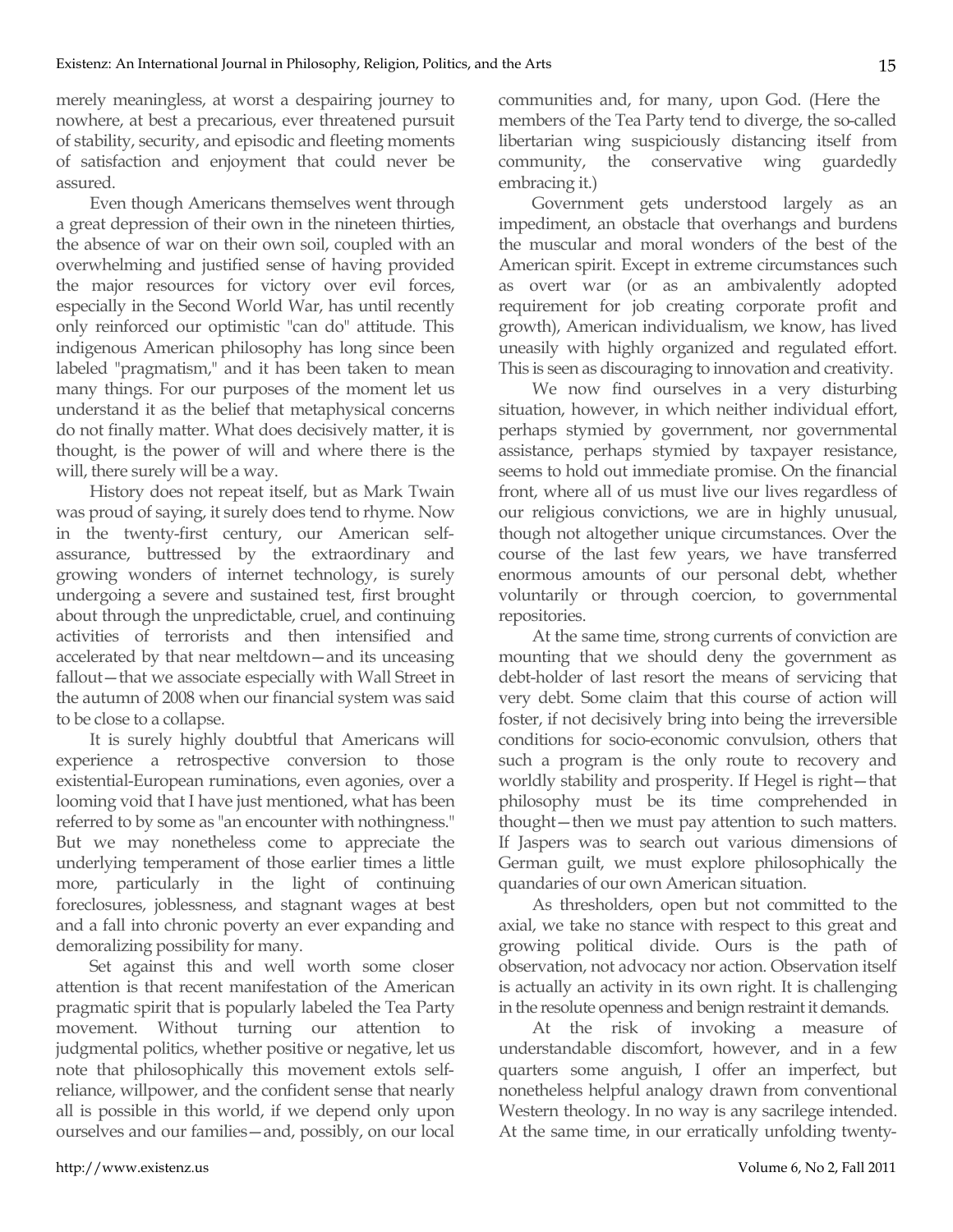first century, we are edging closer and closer to a confrontation with the very meaning of money. Such an encounter, of course, is also and perhaps in a majority of ways a secular, socio-political event. It may primarily be this. An occurrence of this nature, however—saturated in issues of meaning—is unavoidably spiritual as well and therefore cannot but exude resonances that bear striking, even disturbing resemblance to paradigmatically religious themes and scenarios. But let us now go directly to the core of a thought-provoking and controversial analogy.

Where would we be if the sins of the world—I should add that in terms of the etymological inheritance we receive from the Greeks and Romans, "debt," "sin," and "guilt" overlap and commingle—were thrown upon and taken up by a savior figure, perhaps a government, and that figure was then prevented from carrying out the required work, the mission of restitution? Of course, there are many responses available and quite obviously (and encouragingly so) they diverge dramatically:

\* There are false saviors;

- \* The partial crucifixion, though by no means subsequent resurrection of government may be exactly what we need and, thus, is necessary to our restoration;
- \* Without aid from somewhere beyond, we ourselves will surely suffer destruction.

Without doubt, other ways of drawing such central theological analogies are available, and even the three just noted can be partially combined through selective and critical reflection on various complications and distinctions that each may in its own particular way evade or disregard. As a point held in common among these otherwise contending parties, however, it is hard to imagine any of them viewing government as anything more than an enabler at best.

Government is viewed as an often-dysfunctional intermediary, humanly cobbled together. It is certainly not construed as a transcendent deity, not as an axial reality now resident within our human scene as a visitor whose spiritual citizenship is elsewhere, located in a beyond, in a metaphysical realm that the axial temperament has so strongly believed in and has so often desperately and destructively sought.

At the same time, one of the historical developments in the wake of which we now live—and the future of which is unknown and unpredictable has been the progressive transference of emotional focus and intensity from the religious to the political and, over the last decades especially, to the economic. The fragility of our financial world, both overtly obvious and in underlying ways possibly even more ominous, only exacerbates this trend.

Whereas some time ago our conversations might have more occasionally tended toward worries regarding the path to salvation, putting the merits of doctrinal correctness against good deeds or the strength and enthusiasm of spiritual feeling, over the last few centuries conversations have circled more around the merits of centralized, if often ill-informed and cumbersome political decision-making versus the dispersed, if sometimes inconsistent and somewhat chaotic virtues of participatory democracy.

Even more recently—a consequence of the increasing capture of politics by economics—both intellectual and everyday discourse has more frequently, some say obsessively, focused on monetary policy, fiscal priorities, asset allocations, retirement planning, interest rates, unemployment compensation, and the cost of real estate, goods, and services. We have been moving from the divide between faith and reason, salvation and damnation, though the argument between statists and individualists, to controversies between inflationists and deflationists, stimulus package advocates and bond-market disciplinarians. Will our money have increasing or decreasing value, become worth more or less? Will a very small amount of it someday buy hundreds of wheelbarrows, or might all the money in the world buy only a few or even none. Of course, these are exaggerated apocalyptic scenarios, but they highlight and thereby help bring into focus a trend. Will there be a moderately comfortable life after birth, how long can it be expected to last and what are the measures, the pricing mechanisms and predictors that might accurately anticipate life's direction and course?

Axial concerns over our ultimate metaphysical destination and destiny, and axial agonies over our sources of our salvation and the qualities we might need to achieve it, have not exited our contemporary scene by any means. At the same time, as I have claimed from the beginning of my remarks, these axially motivated preoccupations have been receding and cannot but be said to be in retreat. If they do not come to be somewhat strengthened and brought more into our recent twenty-first century discourse, Adam Smith and even the early Karl Marx would at first be slightly puzzled and then, clearly in Adam Smith's case, slightly horrified. Whether our current trend is decisive, or, if it is not, becomes so and thus becomes irreversible, we cannot know. That we are near or at a tipping point, momentous in its likely consequences, is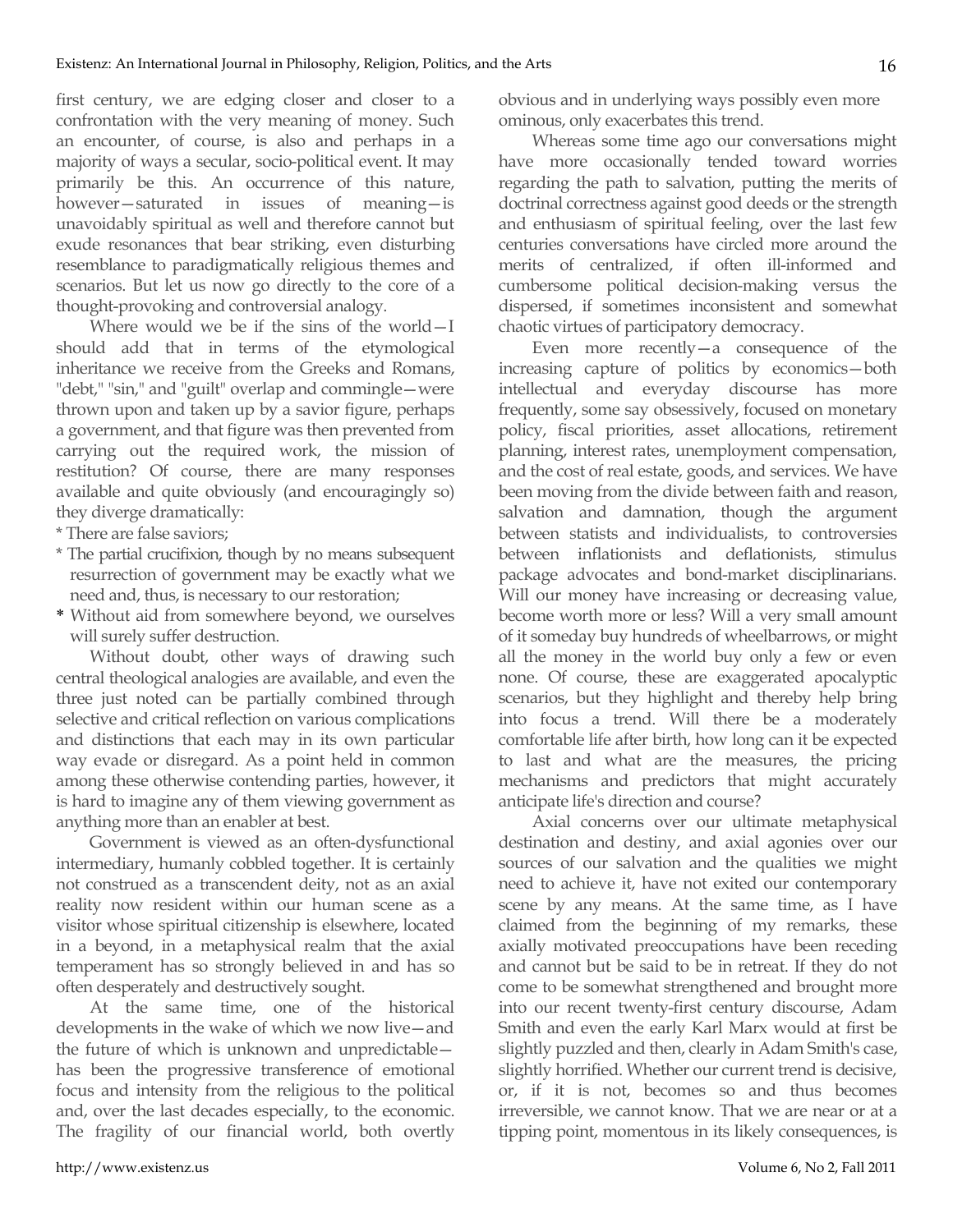incontrovertible. It is one thing to speak of epochal transitions, but it would be quite something else to live through one.

The pervasive and expanding miracle of technology allows, almost coerces us to observe many of the phenomena and trends we have been citing. We are surrounded by ticker symbols and stock prices, whether in restaurants, airports or even in the potentially foreclosed safety of our homes through the means of potentially repossessed, often high definition television sets. And this is the situation of those lucky (or is it unlucky?) and decreasing few who have what are often deteriorating assets to track and, to the degree possible, preserve. If these people do poorly, one can only imagine how those lower down on the income scale, and dependent upon the fortunate, if dwindling few, will fare.

Times are clearly different. Axial culture as we have understood it, a way of life whose era largely superseded warrior culture and its particular honor codes, has spawned nearly twenty-five hundred years of world history. But we have to consider that it may be coming to a fitful and problematic end in our time. For the axial mind, we know, there has been a world other than and beyond this one, what some philosophers have called a metaphysical realm. Axially, it is closeness to and ultimate residence in this realm that genuinely matters. For the axial temperament the world in which we now find ourselves is but a weigh-station and pathway on the road to eternity. Those values the adoption of which would qualify us for our true residence, final destination and real axial home, however, are at the very best merely compatible with worldly success, particularly the acquisition of material wealth.

Judeo-Christian teachings, for example, draw an unambiguously sharp distinction between serving God and serving Mammon and cast severe doubt on any sustainable human capacity to serve both. The pursuit of wealth is construed as an actual impediment to spiritual growth and preferment. Poverty is extolled and, in fact, vows of poverty are common to many spiritual orders that have underwritten and promoted axial modes of living. The Dominicans are one example, but there are many others and they have flourished both before and beyond Christianity. (We draw the majority of our examples from the matrix of Christianity primarily because of its centrality and dominance in the historical and cultural development of the West.)

However much various capital and market oriented religious believers might have it otherwise, the sayings of Jesus most credibly documented, for example, are far more to the left than to the right of the contemporary politico-economic spectrum. Had he given matters of this nature any concentrated thought, he would probably have been a redistributionist and thereby labeled a socialist in the parlance of contemporary political rhetoric. But, as indicated more than once in the Christian Bible, his Kingdom was not of this world, as surely axial an orientation as is imaginable.

Significantly, the active sharing and distribution of worldly possessions was a common activity among member of the early churches, not to gain admittance to Heaven, but to reinforce the orientation of the devoted toward an end of time in which this world would either pass away or be consumed in a fiery apocalypse. Contrasting eschatological visions—one of a cataclysmic convulsion, another of a velvet revolution—have been deeply integral to our human mentality for countless centuries. They have needed neither Karl Marx nor Enlightenment-era progressive reformists to breathe life into them.

Again, I mention phenomena such as these not to take specific issue with one particular faith and certainly not with a view toward endorsing or attacking the axial mode of existing in our world. My stance is that of thresholding, regarding which there are various things to say. Among other of its defining features, to be a thresholder is to recognize and anticipate the arrival of an extraordinary moment of transition, an historical punctuation point of considerable consequence. At the same time, however, to be a thresholder is not to take sides, nor to prescribe remedies or resolutions, whether in the form of political action, religious commitment or economic policy. For prescriptions such as these it is probably too early, though they are already being written and acted upon in diverse and contentious ways in the world around us. In this sense, thresholding, to say it again, is far more observation than action, though as a human undertaking—perhaps one of the most appropriate and fundamental ones of our time—it invariably spawns a measure of insight and with it both reminders and, tentatively, also some recommendations.

As we know, Christianity has been quite central to the West and its multiform culture, and we cannot but note the strength it now enjoys among the growing numbers of those whose allegiance is characterized as being to the political right. Regarding this particular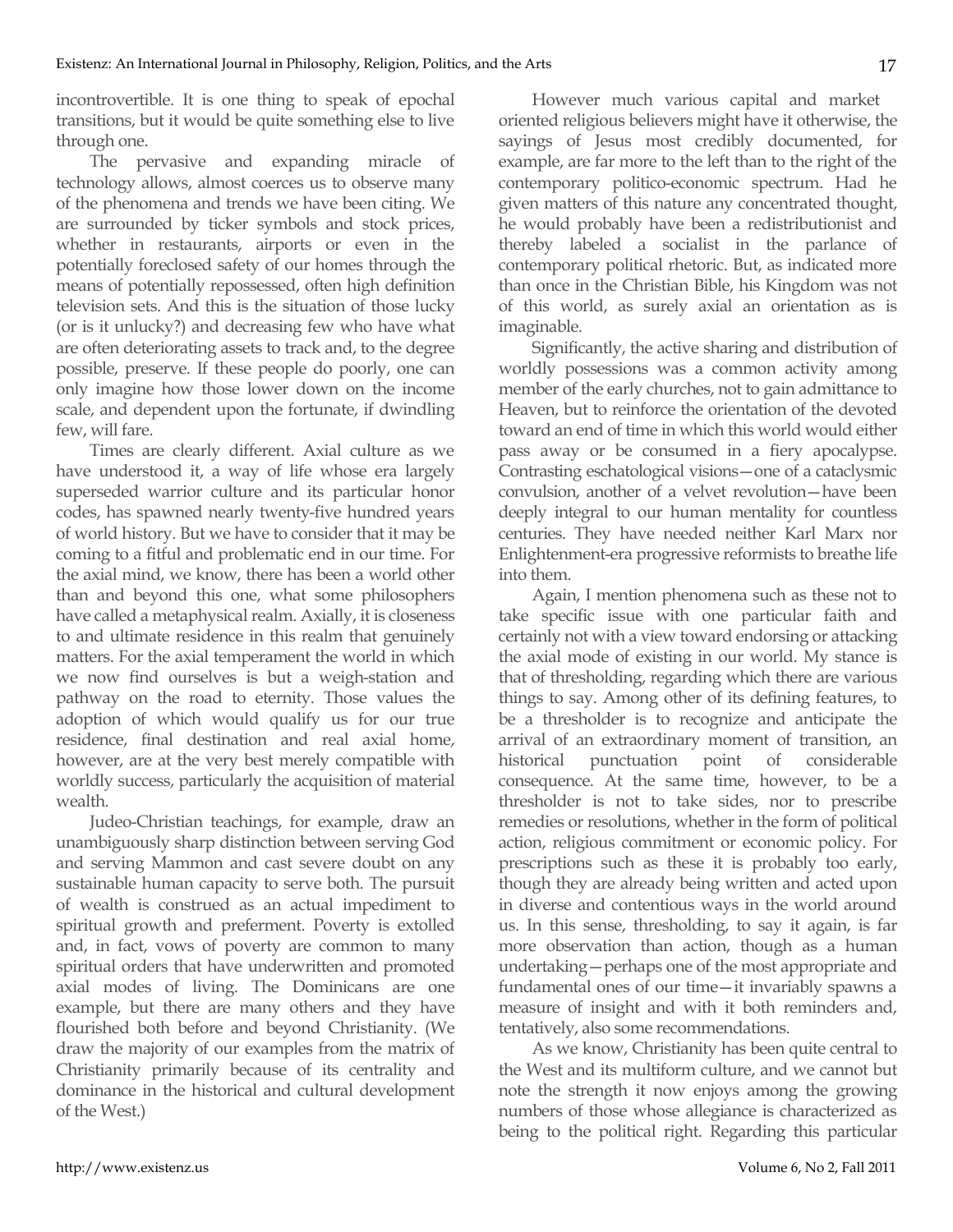configuration of circumstances a number of things might profitably be said.

Partly through the now dimming lenses of classical Protestantism—the doctrines of Martin Luther and John Calvin—worldly progress and success have come to be seen by many both as a sign of and a pathway toward right living and even blessedness. Not only this, pursued sincerely, proper belief and personal appeal to God have come to be seen as means to the achievement of worldly success as well. In this, of course, there is nothing altogether new, but the growing fusion of religious beliefs with expectations of worldly accomplishments has been spreading and intensifying in numerous ways. It is as if in many cases the religious sphere is construed less as a higher sphere and destination in itself than as an enhancing accessory and means to other, quite worldly and specifically material goals.

By way of illustration we might note the athlete with finger pointed toward the sky after the moment of supreme achievement, whether it be a home run or a touchdown. Does this indicate gratitude for having been endowed with athlete gifts and a disciplined reminder of their source? This might be. Equally, however, "God" may be receiving an acknowledgement for having rendered an assist, the real credit belonging to the game's star of the moment, the hitter of the home run or the thrower or receiver of the touchdown pass.

This may well seem to be a small and overly subtle distinction, a carping over miniscule matters of no real consequence. But we may also be arriving at a celebrity documented and accelerated tipping point in these seemingly late stages of our axial modes of living. Are we becoming increasingly secular without quite realizing it, aided in this (self) deception by emotional and other paraphernalia drawn from a spiritual outlook we are now actually, though gradually and even selfdeceptively abandoning or being abandoned by? And, were this to prove to be the case, would it be a bad thing? Would it need to be counted as a loss rather than a gain? There are neither easy nor obvious answers to these questions. What might be on the other side of a relatively complete dissolution of axial belief? We could be finding out during this century, perhaps sooner rather than later.

Note that over the course of our recent reflections we have not only used the phrase "in this world," but have also focused on what many might view as concerns far removed from the religious pilgrimage and travails of the human spirit. As church and state were once rather decisively disjoined—though now

precariously and contentiously so and in a dwindling way—must not a clear distinction be drawn between God and Mammon, between nourishment for the soul and enhancements of our material standards of living? After all, as we well know, one of the central contemporary developments we have been describing, the rise of the Tea Party movement is far from secular in many of its attitudes and much of its orientation. That it has real world agendas and serious economic principles does not automatically discredit it, of course, as spiritually inauthentic. It is in fact robustly religious in ways to which we have already been alluding without then explicitly evaluating.

We also cannot rule out the possibility that the religious and the socio-economic can and perhaps eventually must be combined in a new synthesis. Both spiritual and economic histories are continually being made, not just rhymed or repeated. For numerous decades, a largely repetitive argument has been waged between those who have sought to translate traditional religious concerns into crusades against poverty and social injustice—the left leaning social gospel and liberationist theology movements are prime examples—and those who would have religion be a quite private, doctrinal, and in focus otherworldly affair. Might this deadlock already be fading away into the past, as have its major advocates: species of socialism on the one side and theologically oriented Protestantism on the other?

Perhaps a "right" leaning, free market, and low tax orientation could combine with sincere spiritual values that were translated into action. Might this overcome a stagnant God versus Mammon divide? Though cynics have sometimes rather uncharitably referred to such a synthesis as the "Wall Street Jesus" congregation, it need not be wedded to the recklessness of high finance, nor need it be enamored with the unpredictable consequences of globalization. In any case, it bears careful watching as a dynamic, if often disconcerting twenty-first century phenomenon.

But there is more to consider. To bring our current situation into better focus we also need to look further into that quite mysterious and potentially destabilizing phenomenon that we have provisionally referred to as the void. It is a most unusual reality, difficult to describe and virtually the antithesis of much of what we have been reflecting upon so far. Some might claim that even to bring the void into consideration is a symptom of self-indulgence or adolescence, if not a blatantly nihilistic detour.